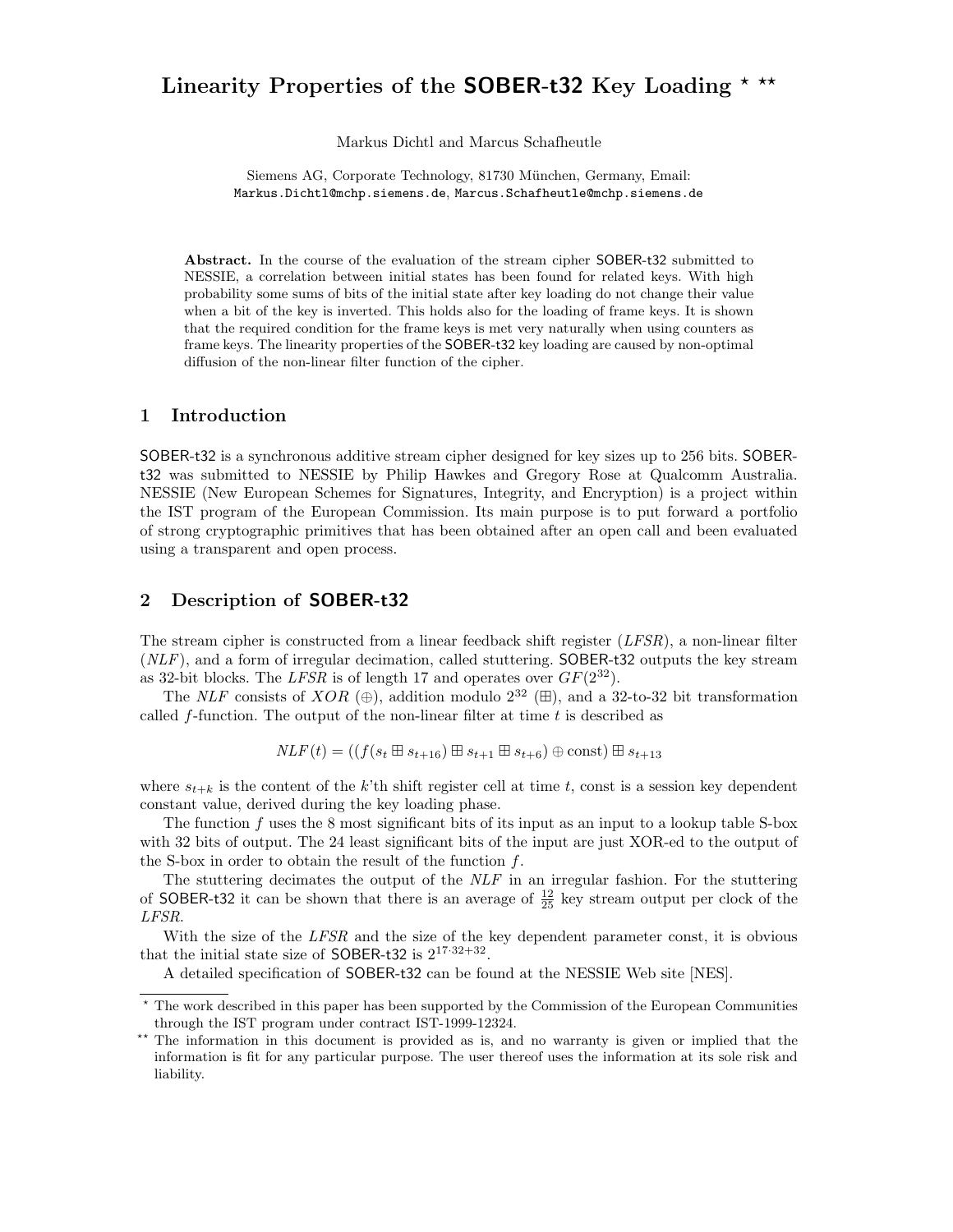## 3 SOBER-t32 key loading

The key loading determines the initial state of the LFSR and the value of const from the key. It relies on the operations "Include()" and "Diffuse()".

Include(X) adds the 32-bit word X to the LFSR cell  $r_{15}$ . Diffuse() clocks the register, computes the output of the NLF, and XORs this output to the LFSR cell  $r_4$ .

For key loading, the key is divided into 32-bit words. The Include() operator is applied to each of these words, and each Include() operation is followed by a Diffuse() operation. As an immediate consequence one observes that the key words included last are diffused less than those included first. The Include() operation is also applied to the key length in bytes. Then the Diffuse() operation is applied 17 more times.

#### 4 Diffusion properties of the NLF

A closer inspection of NLF shows that its diffusion properties are not ideal. Modifications in the most significant 8 bits of the input of  $f$  are very efficiently diffused over the output word, whereas for modifications in the 24 least significant bits of the input of  $f$  no diffusion by  $f$  occurs. The only way of diffusion for these bit positions is by carry propagation. However, carry chains tend to be short. Burks, Goldstine, and von Neumann found out in 1946 [BGvN46] that on average the longest carry chain in adding k-bit numbers is of length  $\log_2(k)$ . Hence carry badly propagates bit modifications to bit positions far away from the bit position of the modification.

Nevertheless long carry chains occur from time to time. This explains why the linearity properties of the SOBER-t32 key loading described in the next section do not hold always, but only with a very high probability. The low probability long carry chains provide enough diffusion to disturb the linear relationships occasionally.

A lot of diffusion occurs by the clocking of the LFSR. However, this linear operation in  $GF(2^{32})$ is also linear in  $GF(2)$ .

The linear recurrence over  $GF(2^{32})$  of the SOBER-t32 LFSR can be shown, see [Her85], to be equivalent to implementing 32 parallel bit-wise LFSRs, each of length  $17 \cdot 32 = 544$ . These linear recurrences are identical, represented by the primitive polynomial  $p_{32}(x)$  over  $GF(2)$ :

 $p_{32}(x) = 1 + x^{17} + x^{19} + x^{21} + x^{23} + x^{25} + x^{27} + x^{29} + x^{30} + x^{31} + x^{33} + x^{34} + x^{35} + x^{37} + x^{38}$  $+x^{39} + x^{41} + x^{42} + x^{46} + x^{47} + x^{49} + x^{50} + x^{51} + x^{53} + x^{54} + x^{55} + x^{56} + x^{57} + x^{58}$  $+ x^{59} + x^{61} + x^{62} + x^{63} + x^{64} + x^{65} + x^{66} + x^{67} + x^{68} + x^{70} + x^{74} + x^{76} + x^{77} + x^{78}$  $+ x^{79} + x^{84} + x^{85} + x^{87} + x^{89} + x^{90} + x^{91} + x^{92} + x^{95} + x^{97} + x^{98} + x^{100} + x^{101} + x^{102}$  $+ x^{109} + x^{111} + x^{113} + x^{114} + x^{117} + x^{118} + x^{121} + x^{125} + x^{130} + x^{131} + x^{132} + x^{133}$  $+ x^{137} + x^{138} + x^{140} + x^{142} + x^{143} + x^{145} + x^{146} + x^{147} + x^{148} + x^{149} + x^{151} + x^{153}$  $+ x^{156} + x^{160} + x^{163} + x^{164} + x^{165} + x^{172} + x^{173} + x^{175} + x^{176} + x^{177} + x^{179} + x^{180}$  $+ x^{184} + x^{185} + x^{186} + x^{190} + x^{191} + x^{193} + x^{198} + x^{200} + x^{201} + x^{202} + x^{206} + x^{207}$  $+ x^{208} + x^{209} + x^{210} + x^{211} + x^{212} + x^{213} + x^{219} + x^{220} + x^{221} + x^{225} + x^{227} + x^{229}$  $+ x^{231} + x^{232} + x^{233} + x^{235} + x^{236} + x^{238} + x^{239} + x^{240} + x^{241} + x^{242} + x^{244} + x^{245}$  $+ x^{246} + x^{247} + x^{249} + x^{252} + x^{255} + x^{258} + x^{262} + x^{263} + x^{264} + x^{265} + x^{266} + x^{277}$  $+ x^{279} + x^{281} + x^{284} + x^{285} + x^{288} + x^{289} + x^{290} + x^{291} + x^{292} + x^{294} + x^{296} + x^{300}$  $+x^{301} + x^{302} + x^{304} + x^{306} + x^{307} + x^{309} + x^{310} + x^{316} + x^{321} + x^{323} + x^{324} + x^{325}$  $+ x^{327} + x^{334} + x^{335} + x^{336} + x^{337} + x^{340} + x^{341} + x^{342} + x^{344} + x^{345} + x^{346} + x^{347}$  $+ x^{350} + x^{352} + x^{355} + x^{357} + x^{360} + x^{361} + x^{362} + x^{363} + x^{364} + x^{365} + x^{368} + x^{373}$  $+ x^{377} + x^{379} + x^{381} + x^{382} + x^{383} + x^{385} + x^{388} + x^{389} + x^{390} + x^{391} + x^{392} + x^{394}$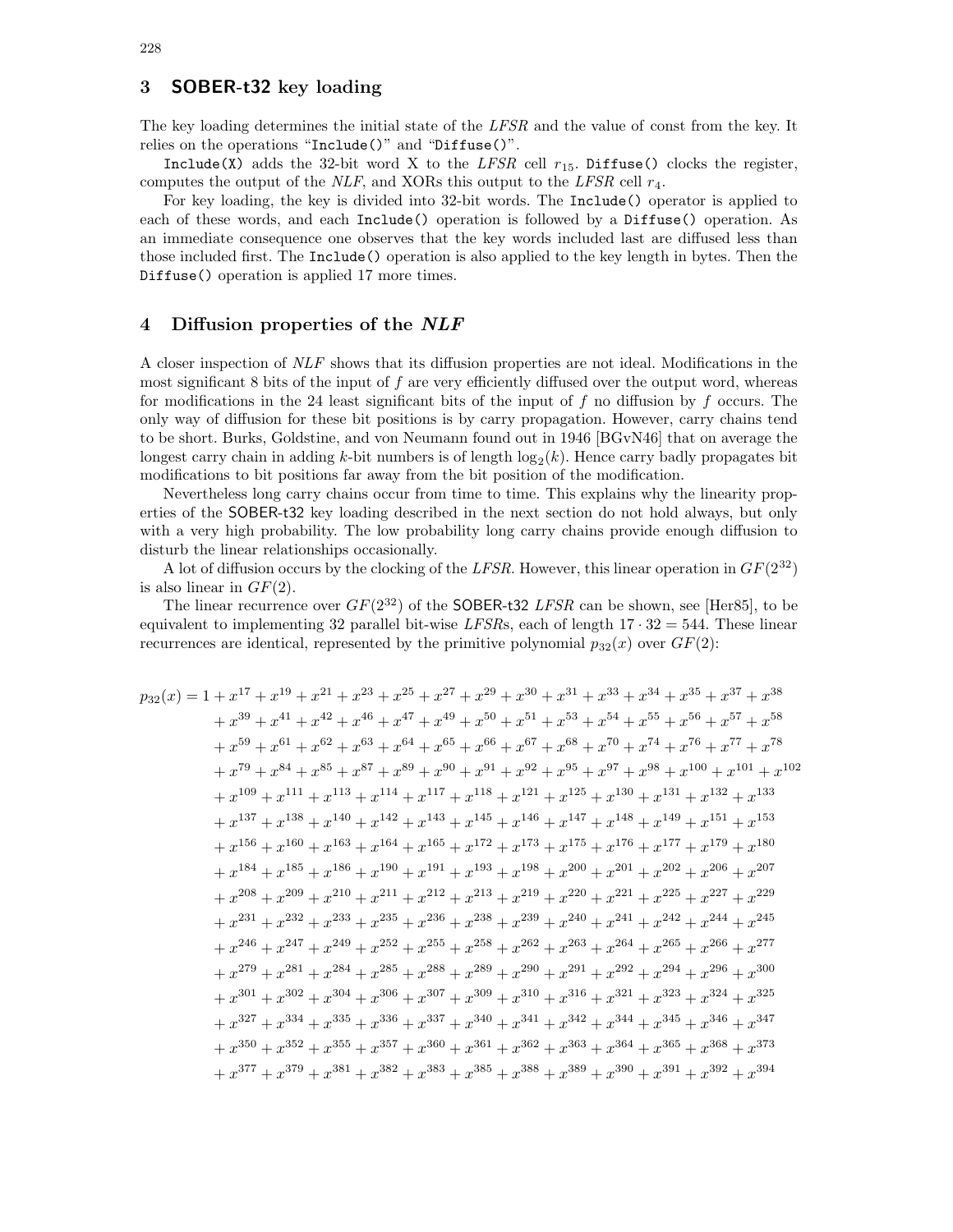$+x^{398} + x^{403} + x^{404} + x^{405} + x^{406} + x^{407} + x^{413} + x^{416} + x^{420} + x^{421} + x^{422} + x^{425}$  $+ x^{426} + x^{428} + x^{430} + x^{431} + x^{433} + x^{435} + x^{436} + x^{437} + x^{438} + x^{440} + x^{441} + x^{442}$  $+ x^{445} + x^{446} + x^{447} + x^{448} + x^{449} + x^{450} + x^{453} + x^{458} + x^{461} + x^{463} + x^{465} + x^{466}$  $+ x^{469} + x^{471} + x^{473} + x^{474} + x^{477} + x^{478} + x^{479} + x^{481} + x^{483} + x^{484} + x^{487} + x^{488}$  $+ x^{489} + x^{490} + x^{493} + x^{494} + x^{496} + x^{499} + x^{500} + x^{503} + x^{505} + x^{506} + x^{508} + x^{511}$  $+ x^{513} + x^{514} + x^{516} + x^{519} + x^{521} + x^{524} + x^{527} + x^{529} + x^{532} + x^{536} + x^{540} + x^{544}$ 

#### 5 Linearity properties of the SOBER-t32 key loading

The insufficient diffusion explained in the previous section is the reason for the existence of sums of bits from the initial state of the shift register which keep their value if some bit of the key is inverted. We denote the bits of the initial state of the shift register by  $b_1, b_2, \ldots$  where  $b_1$  is the least significant bit of the 17th LFSR cell,  $b_{32}$  the most significant bit of this word,  $b_{33}$  the least significant bit of the 16th  $LFSR$  cell, .... We computed the sum

 $b_{542} + b_{537} + b_{531} + b_{530} + b_{529} + b_{528} + b_{527} + b_{525} + b_{524} + b_{520} + b_{519} + b_{518} + b_{516} + b_{514} + b_{513} +$  $b_{478} + b_{477} + b_{474} + b_{473} + b_{471} + b_{470} + b_{469} + b_{466} + b_{465} + b_{383} + b_{382} + b_{381} + b_{380} + b_{379} + b_{377} +$  $b_{371} + b_{370} + b_{369} + b_{363} + b_{362} + b_{361} + b_{360} + b_{356} + b_{256} + b_{254} + b_{250} + b_{249} + b_{248} + b_{247} + b_{241} +$  $b_{238} + b_{235} + b_{234} + b_{232} + b_{231} + b_{229} + b_{228} + b_{125} + b_{122} + b_{119} + b_{118} + b_{117} + b_{115} + b_{112} + b_{111} +$  $b_{109} + b_{108} + b_{104} + b_{103} + b_{102} + b_{100} + b_{98} + b_{97} + b_{62} + b_{61} + b_{58} + b_{57} + b_{55} + b_{54} + b_{53} + b_{50} + b_{49}$ 

in GF(2) for 100000 keys chosen randomly. In 99957 cases the value of this sum remained the same when the least significant bit of the last key word was inverted.

We also found 16 other sums of this kind and 7 bit sums whose values change with high probability when the least significant bit of the last key word is toggled. In all cases the success probability determined from 100000 trials was at least 99.4 percent.

Of course, only linearly independent solutions were considered. By forming linear combinations, many more sums of this kind could be found, which do not provide additional information.

We also identified sums whose values remain invariant under the inversion of other key bits with high probability or change their value with high probability. In total, we found 249 such equations with a success probability of at least 98.6 percent. Again, these probabilities were determined by using 100000 random keys.

For each of the 11 least significant bits of the last key word such sums were found. Apparently from more significant bit positions, the carry chains reach the 8 most significant bit positions with sufficient probability to provide enough non-linear diffusion to destroy such linearity properties. For 8 of the 9 least significant bit positions of the second to last key word such sums exist as well.

For earlier key words, the number of applications of the Diffuse() operation seems to be sufficiently high in order to prevent the existence of such sums.

One way to strengthen SOBER-t32 against the linearity properties described is to increase the number of final Diffuse() steps for key loading. Our experiments showed 21 final steps instead of 17 to be sufficient.

#### 6 Linearity properties of the SOBER-t32 rekeying

For some applications it is convenient to be able to generate more than one key stream from one key. To make the streams different, SOBER-t32 can process an initialization vector, called frame key, which can be assumed to be public. Ideally, the streams generated with the same key but different frame keys should be completely independent. We are not able to show correlations between the streams generated, but between the initial states derived from different frame keys but the same key. Since the loading of the frame key is very similar to the key loading, it does not come as a big surprise that sums of the kind described also exist for the frame key loading.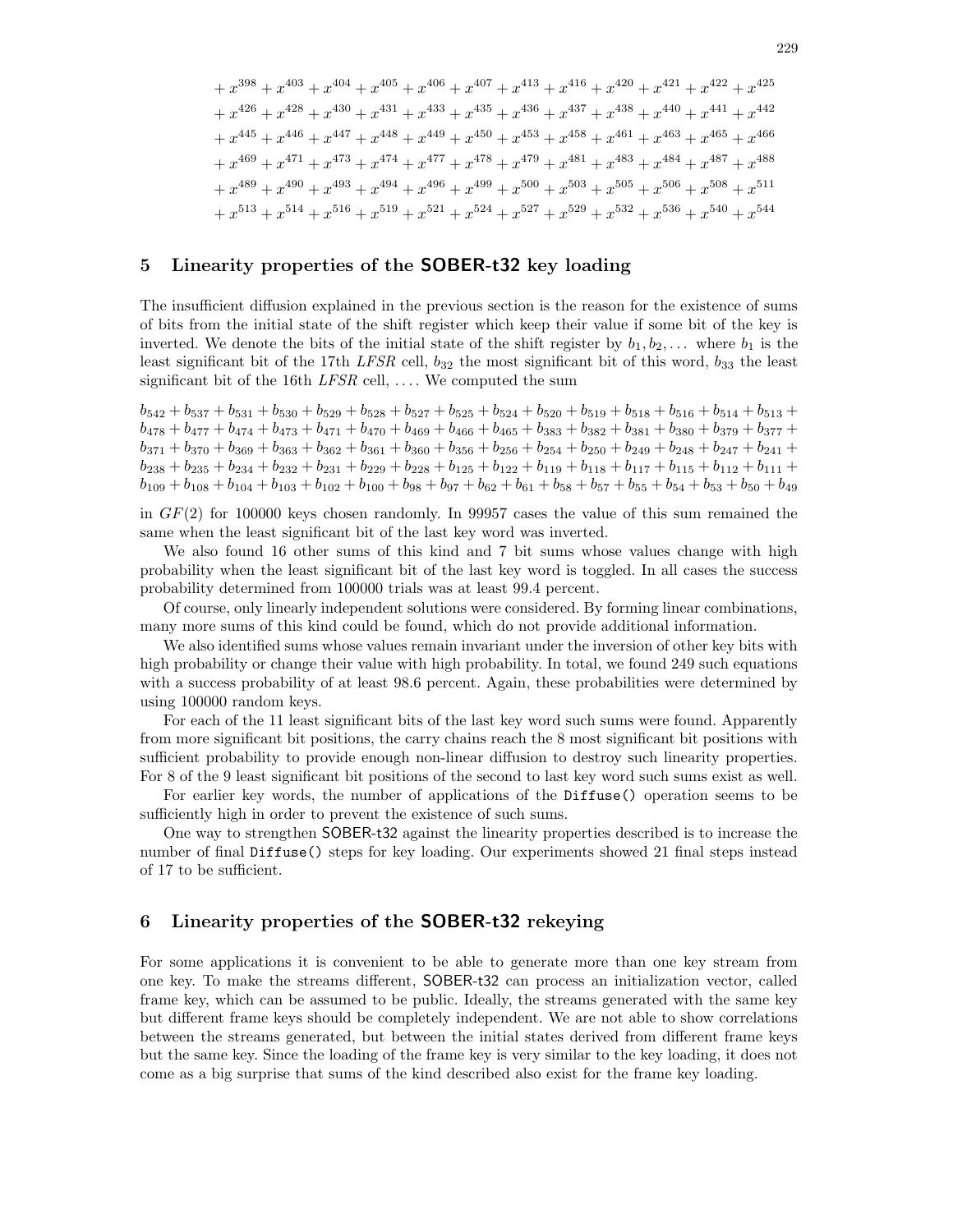First the cipher key is loaded, then the frame key. The only difference is that for key loading the value of const in the  $NLF$  is zero. For frame key loading the const value determined in the key loading phase is used. (This values is also used for the actual generation of the stream.)

The following sum of bits of the initial LFSR state almost never changed its value when the second to least significant bit of the to last key frame word was toggled:

 $b_{511} + b_{508} + b_{507} + b_{506} + b_{505} + b_{501} + b_{494} + b_{492} + b_{491} + b_{488} + b_{487} + b_{486} + b_{448} + b_{447} +$  $b_{445} + b_{444} + b_{441} + b_{440} + b_{437} + b_{436} + b_{434} + b_{433} + b_{432} + b_{431} + b_{428} + b_{427} + b_{425} + b_{422} + b_{417} +$  $b_{351} + b_{348} + b_{346} + b_{345} + b_{344} + b_{341} + b_{339} + b_{336} + b_{335} + b_{334} + b_{333} + b_{331} + b_{330} + b_{325} + b_{224} +$  $b_{222} + b_{221} + b_{218} + b_{217} + b_{215} + b_{213} + b_{211} + b_{209} + b_{205} + b_{203} + b_{202} + b_{201} + b_{199} + b_{198} + b_{195} +$  $b_{193} + b_{96} + b_{93} + b_{91} + b_{90} + b_{88} + b_{84} + b_{82} + b_{81} + b_{80} + b_{79} + b_{78} + b_{73} + b_{72} + b_{71} + b_{65} + b_{32} +$  $b_{31} + b_{29} + b_{28} + b_{25} + b_{24} + b_{21} + b_{20} + b_{18} + b_{17} + b_{16} + b_{15} + b_{12} + b_{11} + b_9 + b_6 + b_1$ 

The value of the sum did not change in 99806 cases of 100000 where both key and frame key were chosen randomly. In total, 28 sums with probabilities above 99 percent were identified.

Our experiments suggest that the non-zero values of the variable const cause the diffusion for the key frame loading to be a little better than for the key loading, where const is zero.

Whereas it might look quite artificial that single key bits should be inverted as required for the linearity properties of the key loading described in the previous section, the inversion of individual bits of key frame bits occurs in real life. Most commonly, the key frame is just a binary counter. Counter states where the only bit difference is at a bit position of low significance occur very frequently. We have seen in the case of the key loading that only bit positions of low significance can be inverted with good probabilities for the linearity properties, and this holds also for the key frame loading. So when using the counter method for key frames, invariant sums of initial state bits occur frequently.

#### 7 Relation to other attacks

The key loading of previous versions of SOBER has been the base for earlier attacks. In the original version of SOBER, the key loading was linear. This was exploited by the attack of Bleichenbacher and Patel [BP99].

In the description of the NESSIE submission of SOBER-t32 [NES] a paper by Bleichenbacher, Patel, and Meier [BPM] is quoted in which a correlation between initial states of SOBER-II (an attempt to fix the problems of SOBER) for different key frames but the same initial key material was found. The updated key and frame loading used in SOBER-t32 is claimed by the authors of the cipher to destroy this correlation. Above, we have shown another correlation that they did not succeed to destroy.

#### 8 Applicability of the linearity properties to SOBER-t16

The linearity properties we identified for SOBER-t32, do not exist in SOBER-t16. SOBER-t16 is very similar to SOBER-t32, but based on 16-bit words. As we pointed out above, the non-linear diffusion of SOBER-t32 relies on carry propagation. This also holds for SOBER-t16, but shorter carry chains, which occur with higher probability, are sufficient for the non-linear diffusion within the 16-bit words. If the key loading of SOBER-t16 is reduced to 15 final Diffuse() operations instead of 17, the linearity properties appear.

#### 9 Conclusion

We have found high probability correlations of sums of initial state bits of SOBER-t32 for related keys and also for related key frames. Such correlations are undesirable for a stream cipher, even when it is not clear how to exploit them for an attack. As we have identified the non-optimal diffusion of the  $NLF$  as the main source of the problem, we suggest not to rely on carry propagation as a means of diffusion in the next version of SOBER.